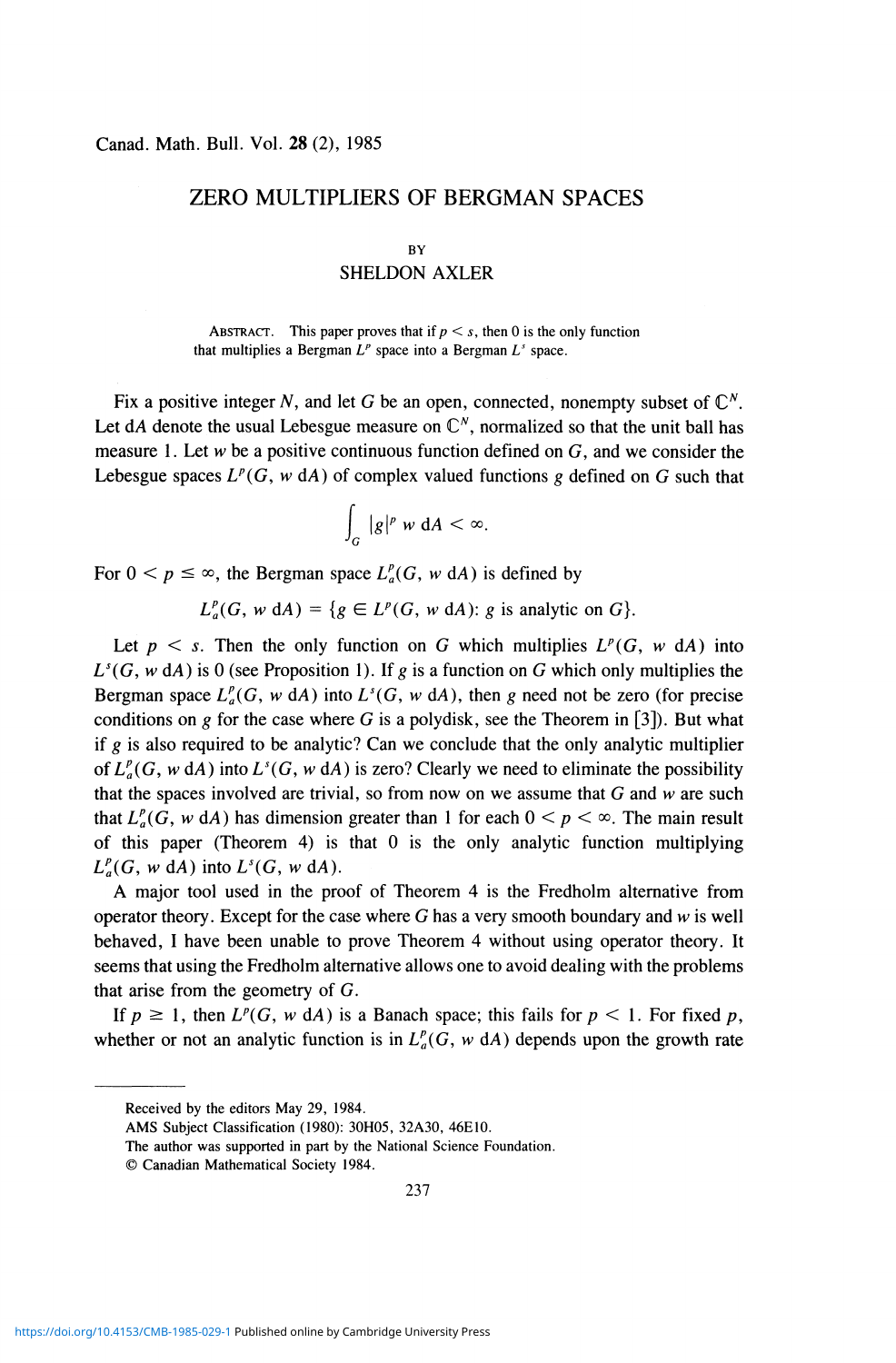of the function near the boundary of  $G$ , so in this context the distinction between  $p < 1$  and  $p \ge 1$  seems unnatural. Thus it is worthwhile to do the small amount of extra work necessary to allow  $p$  to be any positive number. I would like to thank Joel Shapiro for supplying the reference which shows that the Fredholm alternative is valid even where  $p < 1$ .

This paper studies questions of when  $gL_a^p(G, w \, dA)$  is contained in  $L_a^s(G, w \, dA)$  for  $p < s$ ; for comparison we give some references to the case where  $p \geq s$ . For  $p = s$ , it is well known that  $gL_a^p(G, w \, dA)$  is contained in  $L_a^p(G, w \, dA)$  if and only if g is a bounded analytic function on G; see for example Lemma 11 of [2]. Information concerning what happens when  $p > s$  can be found in [1] and [4].

The following proposition is presented for purposes of motivation and comparison; it deals with measurable functions, while Theorem 4 deals with analytic functions.

PROPOSITION 1. Suppose  $0 \leq p \leq s \leq \infty$  and g is a complex valued function defined *on G such that* 

$$
gLp(G, w dA) \subset Ls(G, w dA).
$$

*Then g =* 0 *almost everywhere on* G.

PROOF. Clearly *g* is measurable. If the conclusion is false, then there is a positive number  $t$  such that the set  $G_t$  defined by

$$
G_t = \{z \in G: |g(z)| > t\}
$$

has positive measure. Now

$$
(g|G_i)L^p(G_i, w\ dA) \subset L^s(G_i, w\ dA),
$$

and so

$$
L^p(G_t, w \, \mathrm{d}A) \subset L^s(G_t, w \, \mathrm{d}A).
$$

However, by Theorem 1 of [6], this is impossible, and thus we are done.

For  $0 < p < \infty$  and  $g \in L^p(G, w \, dA)$ , define  $\|g\|_p$  by

$$
\|g\|_p = \Big(\int_G |g|^p \le \mathrm{d}A\Big)^{1/p}.
$$

For  $f, g \in L^p(G, w \, dA)$ , the distance  $d(f, g)$  from f to g is defined to be  $||f - g||_p$  for  $1 \leq p \leq \infty$  and  $||f - g||_p^p$  for  $0 \leq p \leq 1$ . As is well known, *d* defines a metric on  $L^p(G, w \, dA)$  which makes  $L^p(G, w \, dA)$  (and thus  $L^p_a(G, w \, dA)$ ) into a topological vector space. The following lemma shows that the functions in each bounded subset of  $L_a^p(G, w \, dA)$  are uniformly bounded on each compact subset of G.

LEMMA 2. Let  $0 < p < \infty$ , and let K be a compact subset of G. Then there is a *constant*  $c < \infty$  *such that* 

$$
|f(z)| \le c \|f\|_p \text{ for all } f \text{ in } L^p_a(G, w \text{ d}A).
$$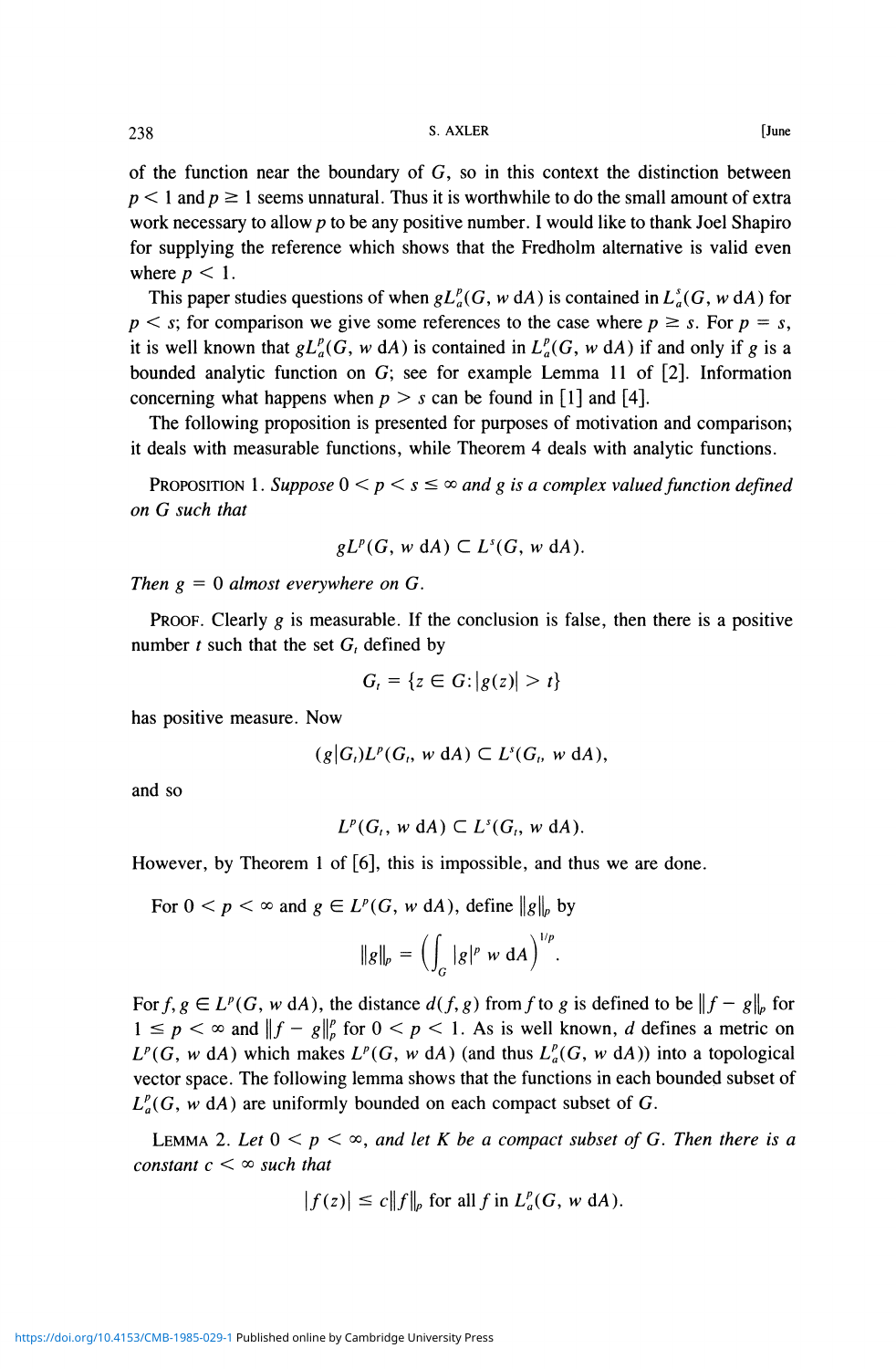**PROOF.** Temporarily fix  $z \in K$ , and let  $0 \le r \le \infty$  be such that the closed ball V of radius *r* centered at *z* lies in G. Let *b* denote the supremum of  $w^{-1/p}$  over *V*. If *f* is analytic on G, then  $\left|f\right|^p$  is subharmonic, so (see [9], Proposition 1.5.4 and equation (2)

$$
|f(z)| \le r^{-N/p} \Big( \int_{V} |f|^p \, dA \Big)^{1/p}
$$
  
\n
$$
\le br^{-N/p} \Big( \int_{V} |f|^p \, w \, dA \Big)^{1/p}
$$
  
\n
$$
\le br^{-N/p} \|f\|_{p}.
$$

Since *K* is compact, we can choose an *r* for each *z* in *K* so that  $br^{-N/p}$  remains bounded, giving the desired result.

A linear map M from a topological vector space *X* to a topological vector space *Y* is called compact if there is an open set E in X containing 0 such that the closure of  $M(E)$ in *Y* is compact. Compact operators will play a crucial role in the proof of Theorem 4.

For f and h analytic functions on G, define the multiplication operator  $M_h$  by  $M_h(f) = h f$ . It will be clear from the context which spaces we intend to be the domain and range of *Mh.* 

Suppose that *s*, *t*, and *p* are positive numbers such that  $(1/s) + (1/t) = (1/p)$ . Let  $f \in L^{s}(G, w \ dA)$  and  $h \in L^{t}(G, w \ dA)$ . Then a slight generalization of Hölder's inequality (see [5], pages  $84-85$ ) shows that  $hf \in L^p(G, w \, dA)$  and

$$
||hf||_p \leq ||h||_r||f||_s.
$$

This inequality shows that  $M_h$  is a continuous map from  $L^s(G, w \, dA)$  to  $L^p(G, w \, dA)$ . The following lemma shows that far more is true if *h* is analytic and we restrict the domain to the Bergman space  $L_a^s(G, w \, dA)$ .

LEMMA 3. Let  $0 < p < s \le \infty$ , and let  $0 < t < \infty$  be such that  $(1/s) + (1/t) = (1/p)$ , *and let h be a function in*  $L^1_a(G, w \, dA)$ . Then

$$
M_h: L_a^s(G, w \, \mathrm{d}A) \to L_a^p(G, w \, \mathrm{d}A)
$$

*is compact.* 

PROOF. We will see that the image under  $M_h$  of the unit ball of  $L_a^s(G, w \, dA)$  has a compact closure in  $L_a^p(G, w \, dA)$ . To do this, let  $\{f_n\}$  be a sequence in the unit ball of  $L_a^s(G, w \, dA)$ . We need to show that  $\{hf_n\}$  has a subsequence which is convergent in  $L_a^p(G, w \, dA)$ .

By Lemma 2,  $\{f_n\}$  is uniformly bounded on each compact subset of G, and so  $\{f_n\}$ is a normal family. Thus there is an analytic function  $f$  defined on  $G$  and a subsequence of  ${f_n}$  (for convenience, replace  ${f_n}$ ) with the subsequence) such that  $f_n$  converges to f uniformly on each compact subset of G. In the case where  $s = \infty$ , we clearly have  $f \in L_a^s(G, w \, dA)$ . For the case where  $s < \infty$ , Fatou's Lemma shows that

on page 20)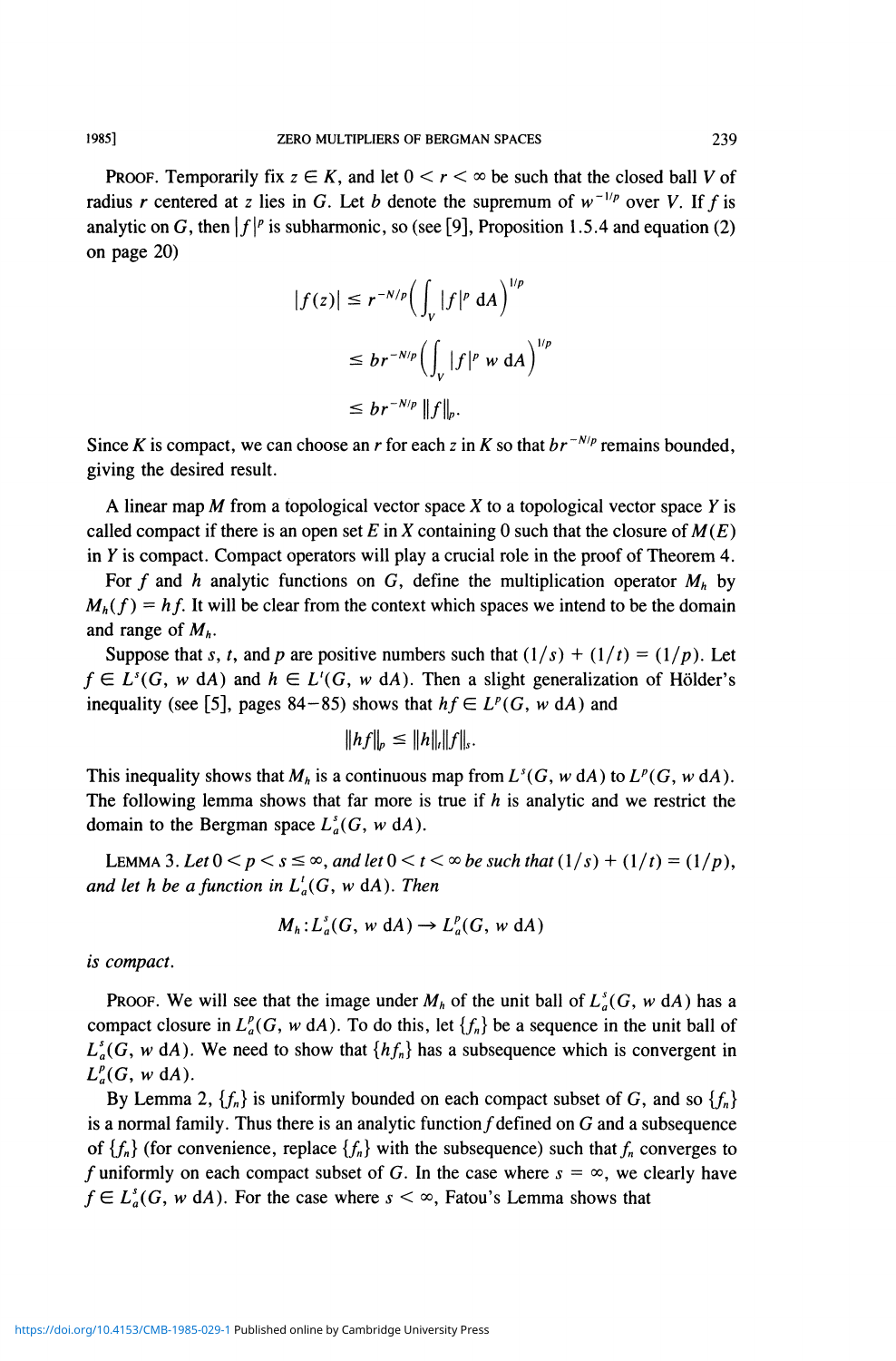$$
\int_G |f|^s w dA = \int_G \lim |f_n|^s w dA \le \liminf \int_G |f_n|^s w dA \le 1,
$$

so  $f \in L_a^s(G, w \, dA)$  in either case.

Now let  $\epsilon$  be a positive number. Let K be a compact subset of G such that

$$
\int_{G\sim K}|h|^r\le \mathfrak{a}A<\epsilon.
$$

Since  $f_n$  tends to f uniformly on K, there is a positive integer M such that

$$
\int_K |h(f_n - f)|^p \le \mathrm{d}A < \epsilon \text{ for all } n > M.
$$

Let  $n > M$ . Then

$$
\int_G |hf_n - hf|^p \le \mathrm{d}A = \int_K |h(f_n - f)|^p \le \mathrm{d}A + \int_{G-K} |hf_n - hf|^p \le \mathrm{d}A
$$
  

$$
< \epsilon + \left( \int_{G-K} |h|^r \le \mathrm{d}A \right)^{p/r} \|f_n - f\|_s^p
$$
  

$$
\le \epsilon + \epsilon^{p/r} \|f_n - f\|_s^p.
$$

Thus we see that  $hf_n$  converges to  $hf$  in  $L_a^p(G, w \, dA)$ , and so we are done.

We are now ready to prove the main result of this paper.

THEOREM 4. Let  $0 \le p \le s \le \infty$ , and let g be an analytic function defined on G such *that* 

$$
gL_a^p(G, w\,dA) \subset L_a^s(G, w\,dA).
$$

*Then*  $g = 0$ .

PROOF. First we need to verify that  $L_a^p(G, w \, dA)$  is a complete metric space. So let  ${f_n}$  be a Cauchy sequence in  $L^p(G, w \, dA)$ . From Lemma 2, we see that for each compact set  $K \subset G$ , the sequence  $\{f_n|K\}$  is a Cauchy sequence in the space of continuous functions on  $K$ . Thus there is an analytic function  $f$  defined on  $G$  such that  $f_n$  converges to  $f$  uniformly on each compact subset of  $G$ . As in the proof of Lemma 3, Fatou's Lemma implies that  $f \in L_a^p(G, w \, dA)$ . Now for  $\epsilon > 0$ , let M be such that

$$
\int_G |f_m - f_n|^p \le \mathrm{d}A < \epsilon \text{ for all } n, m > M.
$$

If  $n > M$ , then another application of Fatou's Lemma shows that

$$
\int_G |f - f_n|^p \le dA \le \liminf_m \int_G |f_m - f_n|^p \le dA \le \epsilon.
$$

Thus  $f_n$  converges to f in  $L_a^p(G, w \, dA)$ , and so  $L_a^p(G, w \, dA)$  is complete.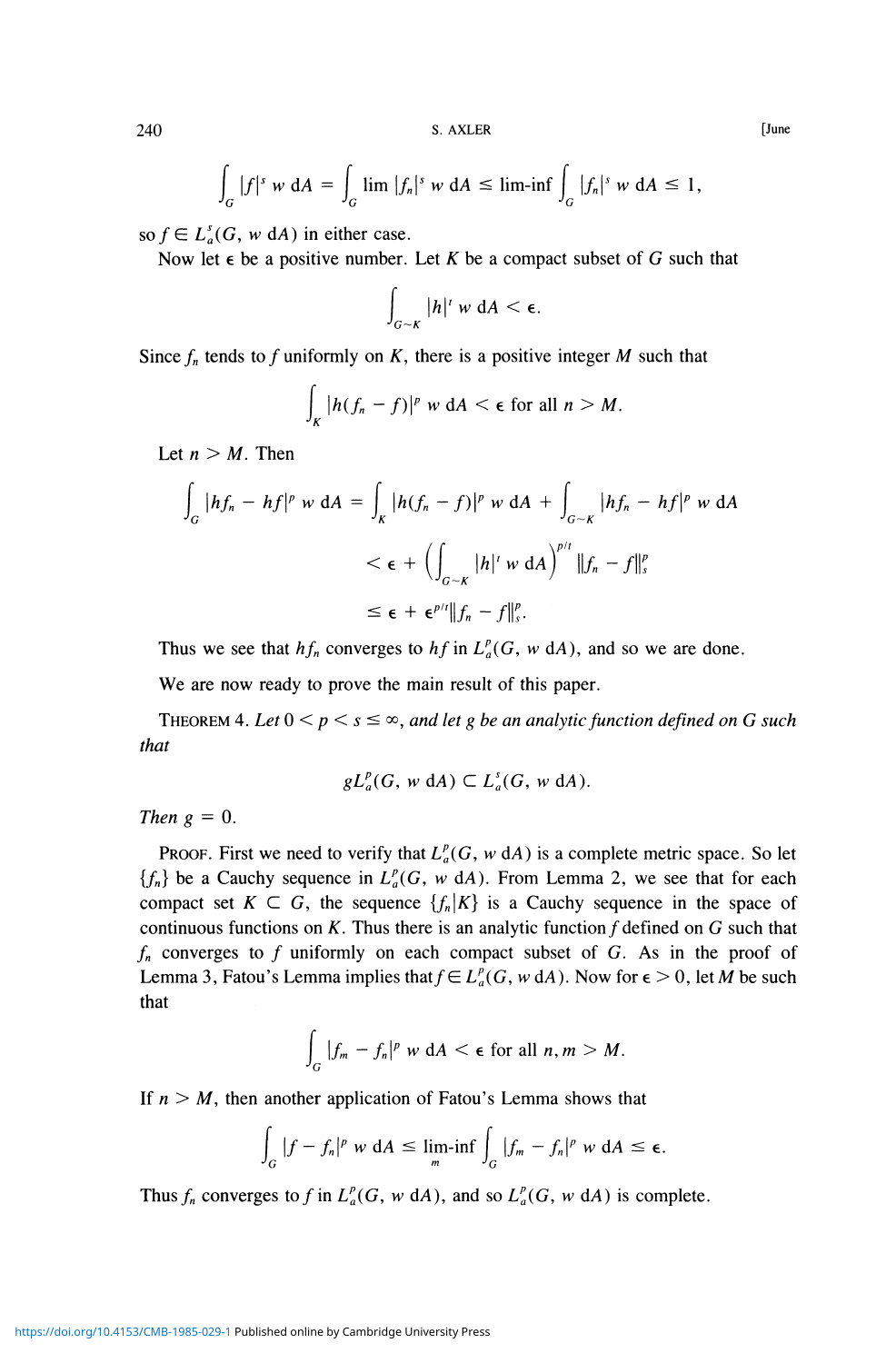Consider the multiplication operator

$$
M_g: L_a^p(G, w \, \mathrm{d}A) \to L_a^s(G, w \, \mathrm{d}A).
$$

Since we know that  $L^p_a(G, w \, dA)$  and  $L^s_a(G, w \, dA)$  are complete, the Closed Graph Theorem (see [8], Theorem 2.15, for a version that applies when  $p < 1$ ) can be used to show that  $M_g$  is continuous. To do this, suppose  $f_n$  converges to f in  $L^p(G, w \, dA)$ and  $gf_n$  converges to v in  $L^s_a(G, w \, dA)$ . By Lemma 2,  $f_n$  converges pointwise to f on G, and similarly  $gf_n$  converges pointwise to v on G. Thus  $v = gf$ , and so  $M_g$  is continuous.

Let  $0 < t < \infty$  be such that  $(1/s) + (1/t) = (1/p)$ . Let *h* be a nonzero function in  $L_a^{\prime}(G, w \, dA)$ . By Lemma 3, the multiplication operator

$$
M_h: L_a^s(G, w \, \mathrm{d}A) \to L_a^p(G, w \, \mathrm{d}A)
$$

is compact. Let *E* be an open subset of  $L_a^s(G, w \, dA)$  containing 0 such that  $M_h(E)$  has compact closure in  $L_a^p(G, w \, dA)$ . Let  $F = M_a^{-1}(E)$ . Since  $M_g$  is continuous, F is an open subset of  $L_a^p(G, w \, dA)$  containing 0. Also,  $(M_h M_g)(F)$  is contained in  $M_h(E)$ , and so

$$
M_{gh} = M_h M_g: L_a^p(G, w \, dA) \to L_a^p(G, w \, dA)
$$

is a compact operator.

Let f be a nonzero function in  $L_a^p(G, w \, dA)$ . Suppose the conclusion of the theorem is false, so g is also nonzero. Fix a point z in G such that  $g, f$ , and h are all nonzero at z. Every function in the range of the multiplication operator

$$
M_{g(z)h(z)-gh}: L_a^p(G, w \, \mathrm{d}A) \to L_a^p(G, w \, \mathrm{d}A)
$$

is zero at z. In particular, f is not in the range of this operator, so  $M_{g(z)h(z)-gh}$  is not onto. Since  $M_{gh}$  is a compact operator,  $M_{g(z)h(z)-gh}$  is a nonzero scalar times a compact perturbation of the identity operator. But  $M_{g(z)h(z)-gh}$  is not onto, so the Fredholm alternative (which holds even if  $p < 1$ ; see [10], Theorem 1) implies that  $M_{g(z)h(z)-gh}$ is not injective. However, every nonzero multiplication operator is clearly injective on  $L_q^p(G, w \, dA)$ , so  $g(z)h(z) - gh$  must be identically zero.

So gh is a constant function for each  $h \in L_a^t(G, w \, dA)$ . Since the dimension of  $L'_{a}(G, w dA)$  is greater than 1, this can happen only if  $g = 0$ . Thus we have completed the proof.

In addition to its use in the proof of Theorem 4, Lemma 3 has another interesting application. The classical Hardy spaces  $H<sup>p</sup>$  of the unit disk in the complex plane have the property that if  $p \neq s$ , then there is an infinite dimensional subspace *X* of  $H^p \cap H^s$ which is closed in both  $H^p$  and  $H^s$ . For example, take X to be the set of functions in  $H^1$  whose Taylor coefficients vanish outside a fixed lacunary sequence (see [7], page 203, for a clean statement of the theorem needed for this example). The following theorem shows that in this respect the Bergman spaces behave differently from the Hardy spaces.